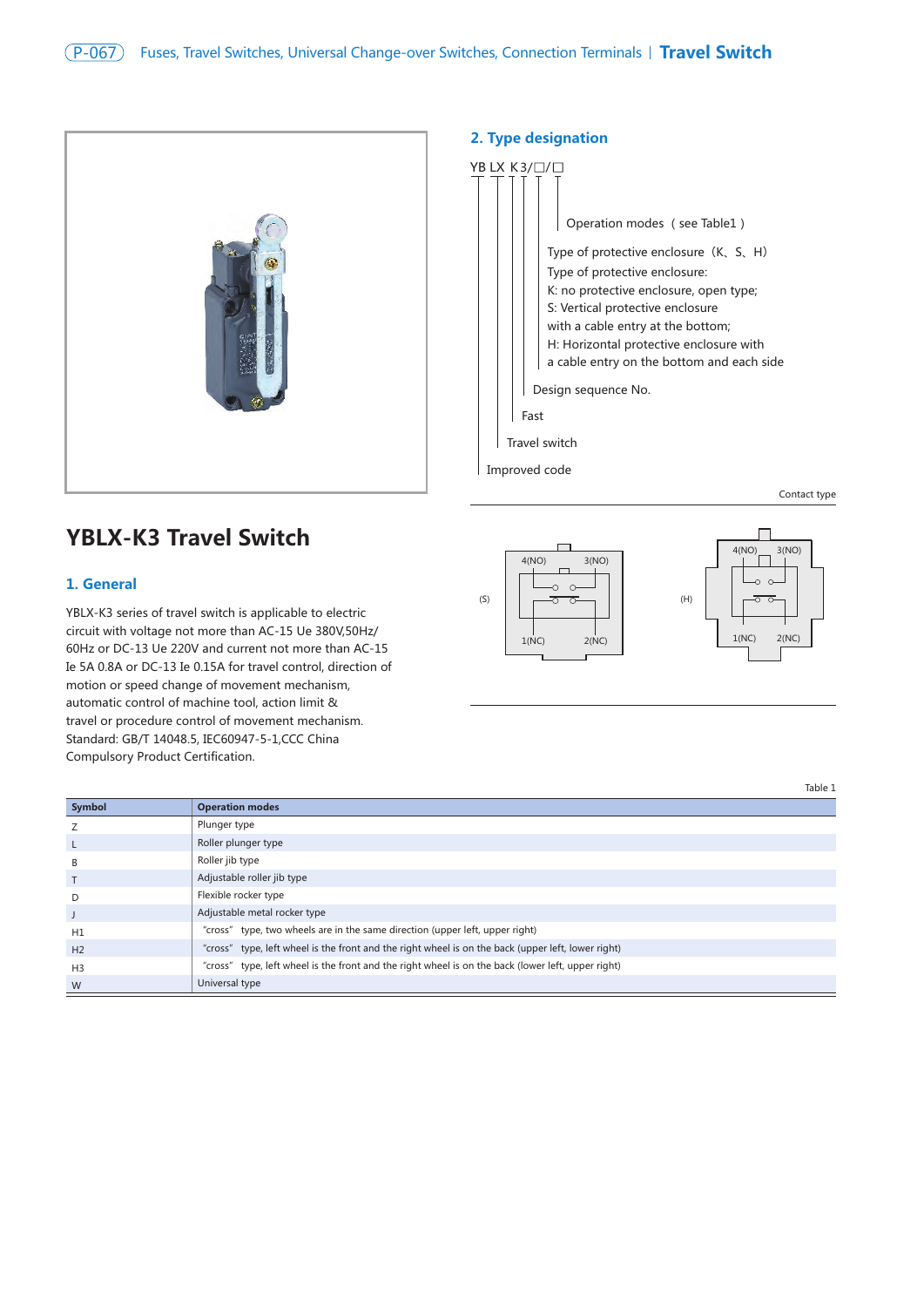## **3. Technical data**

|                                      | Table 2                                                                                                                                             |
|--------------------------------------|-----------------------------------------------------------------------------------------------------------------------------------------------------|
| <b>Ingress protection</b>            | <b>IP52</b>                                                                                                                                         |
| Rated voltage                        | AC-15 380V ; DC-13 220V                                                                                                                             |
| Rated control current                | AC-15 0.8A ; DC-13 0.15A                                                                                                                            |
| Operation frequency                  | $20$ t/min                                                                                                                                          |
| Ambient temperature                  | $-5^{\circ}$ C ~ +40 $^{\circ}$ C                                                                                                                   |
| Relative humidity                    | ≤90%                                                                                                                                                |
| Altitude                             | $\leq$ 2000m                                                                                                                                        |
| Installation category                | П                                                                                                                                                   |
| Pollution degree                     | class3                                                                                                                                              |
| Insulation voltage Ui                | 415V                                                                                                                                                |
| Rated impulse withstand voltage Uimp | 2.5KV                                                                                                                                               |
| Scope of application                 | For operation, control, limit, signal and interlock in control circuit and auxiliary circuit.<br>Typical application: control AC, DC electromagnets |
| Standard                             | GB/T 14048.5 IEC 60947-5-1                                                                                                                          |

Table 3

| <b>Type</b><br><b>Operating</b><br>characteristic | YBLX-K3/20 $_{\text{H}}^{\text{S}}$ /Z<br>YBLX-K3/20 $_{\rm H}^{\rm S}$ /L | YBLX-K3/20 $_{\text{H}}^{5}$ /B<br>YBLX-K3/20 $_{\rm u}^{\rm S}$ /T<br>YBLX-K3/20 $_{\rm h}^{\rm S}$ /J | YBLX-K3/20 $_{\text{u}}^{5}$ /D | YBLX-K3/20 $_{\rm H}^{3}$ /H1<br><b>YBLX-K3/20</b> <sup>S</sup> <sub>H</sub> /H2<br>YBLX-K3/20 $_{\rm H}^{\rm S}$ /H3 | YBLX-K3/20 $_{\text{H}}^{\text{S}}$ /W |
|---------------------------------------------------|----------------------------------------------------------------------------|---------------------------------------------------------------------------------------------------------|---------------------------------|-----------------------------------------------------------------------------------------------------------------------|----------------------------------------|
| Maximum operating force (max OF)                  | 30N                                                                        | 20 <sub>N</sub>                                                                                         | 20N                             | 30 <sub>N</sub>                                                                                                       | 20 <sub>N</sub>                        |
| Maximum operating range (max PT)                  | 7 <sub>mm</sub>                                                            | $45^\circ$                                                                                              | $45^\circ$                      | $80^\circ$                                                                                                            | $45^\circ$                             |
| Maximum operating force (max OF)                  | 2.0 <sub>mm</sub>                                                          | $20^{\circ}$                                                                                            | $20^{\circ}$                    |                                                                                                                       |                                        |

## **4. Overall and mounting dimensions**

100max

60±0.5

 $\overline{\text{M20}\times 1.5}$ 

<u>2xΦ55</u>

42max 15.5

42max

30±0.5

×5.5×7.5

32±0.5



YBLX-K3/20S/Z YBLX-K3/20S/B